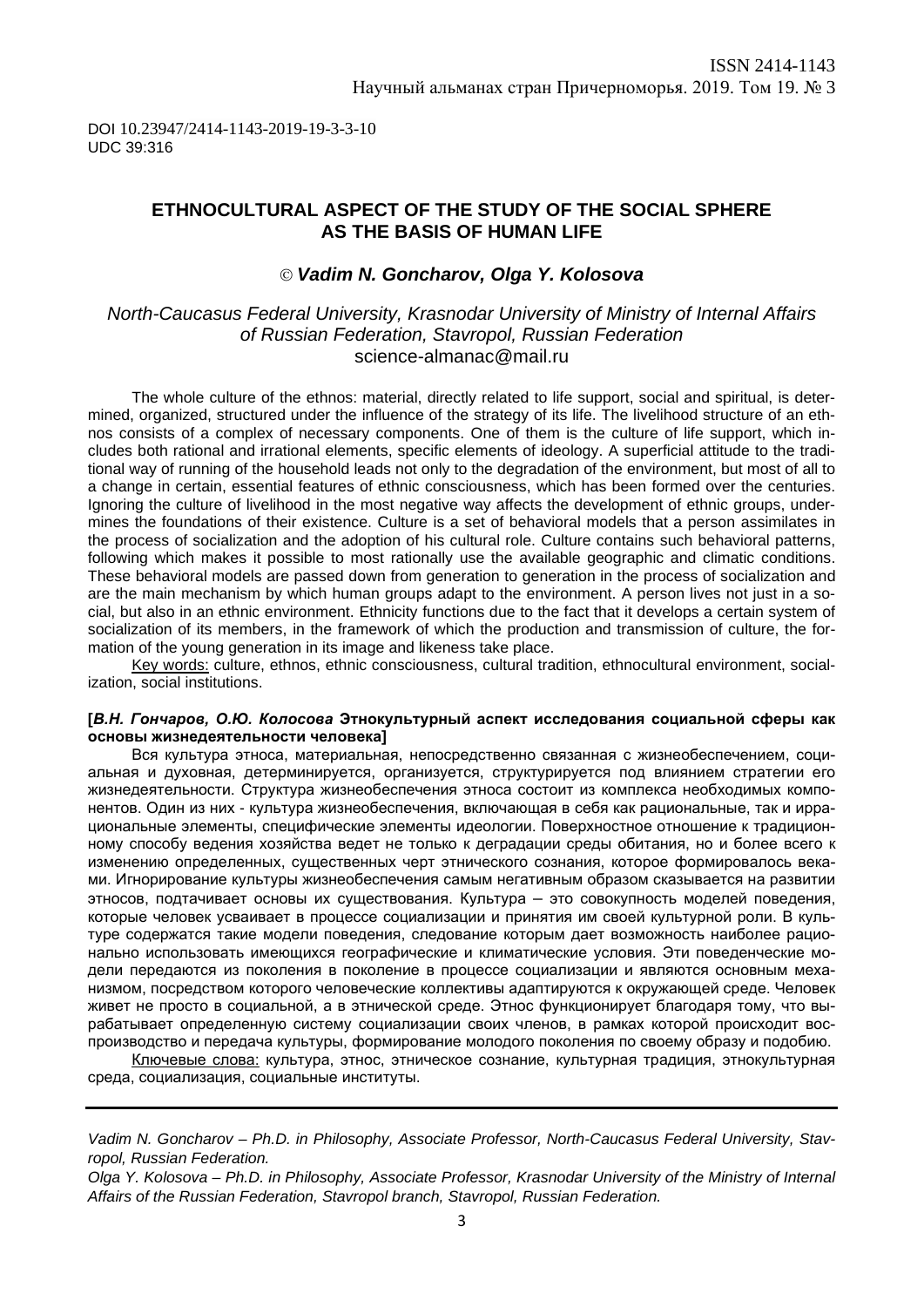*Гончаров Вадим Николаевич – доктор философских наук, доцент, Северо-Кавказский федеральный университет, г. Ставрополь, Российская Федерация.*

*Колосова Ольга Юрьевна – доктор философских наук, доцент, Краснодарский университет Министерства внутренних дел Российской Федерации, Ставропольский филиал, г. Ставрополь, Российская Федерация.* 

Socialization is the development and self-realization of a person throughout his life in the process of assimilation and reproduction of the culture of society, the process and result of the inclusion of a growing person in society through the assimilation and more or less active reproduction by a person of social experience, historically accumulated culture. "Culture is understood as the inner essence of human ideas ..." [14, p. 3-9]. "Culture is an essential characteristic of the social sphere of society; it is inseparable from the social activity of man" [6, p. 74-78]. All symbolic activity is a social form of cooperation, preserves the social mode of functioning along the entire path of development to the highest points.

Ethnization is a type of socialization, the process of assimilation and acquisition by people of a certain range of values of a given ethnic group, most intensively flowing in the first years of life (mainly through family, traditions, way of life, customs). Ethnization includes the formation of a person's ethnic stereotypes, ethnic self-awareness, ideas about the lifestyle features of his community, his acquisition of the rules of conduct and etiquette common in her (this community). In the structure of an ethnic group, mechanisms of ethnic socialization are formed, providing stability, continuity, integration and differentiation, kinship and alienation in the history of ethnic groups.

Ethno-social structures are the main source of knowledge acquisition and construction of intellectual structures. Intentionality is one of the main elements of the socialization of the individual, one of the conditions for the transmission of new ethnic values to new generations. Socialization consists in the selective assimilation of various influences by a person, defines "... the quality of a person and the ability of social subjects to purposefully interact with the environment" [10, p. 282-284], "the complex interaction of various types of social communication" [2, p. 5-10]. As a personality, a person is formed in the social system through focused and thoughtful education. Ethnic-sociocultural differences are inseparable from specific styles of knowledge acquisition, selection and processing of information, largely determined by economic and ethnocultural factors, one way or another determine the socio-cultural development of society [7, p. 123-128].

The ethnocultural environment presupposes the development of commonality of psychological features and forms of livelihood, cognitive orientation, ethnic identity, stereotype and mentality among the representatives of this ethnic group, which are a function of a single ethnic picture of the world. These concepts are the most commonly used in studies and theories regarding problems of ethnic relations, prejudice, intergroup perceptions and conflicts.

The significance of the category "ethnic stereotype" as an element of the cognitive process is emphasized in most studies on interpersonal and intergroup relations in different ethnic groups, processes of intercultural interaction [1, p. 567]. To simplify communication with the complex surrounding world, a person creates a form of the image of the world (a simplified image of the world) determined by culture. A stereotype is a stable cognitive image formed by the culture of the people; it is ahead of the human mind, completely falls into the forms of the created image of the world, acts as a social image of people of a certain ethnic group. We choose what our culture has already determined for us, and we tend to perceive what we have chosen in the form of a stereotype created for us by our culture. This process is a type of peculiar closure that imposes a certain content on the cognitive process even before the incoming information reaches the human mind. Ethnic stereotype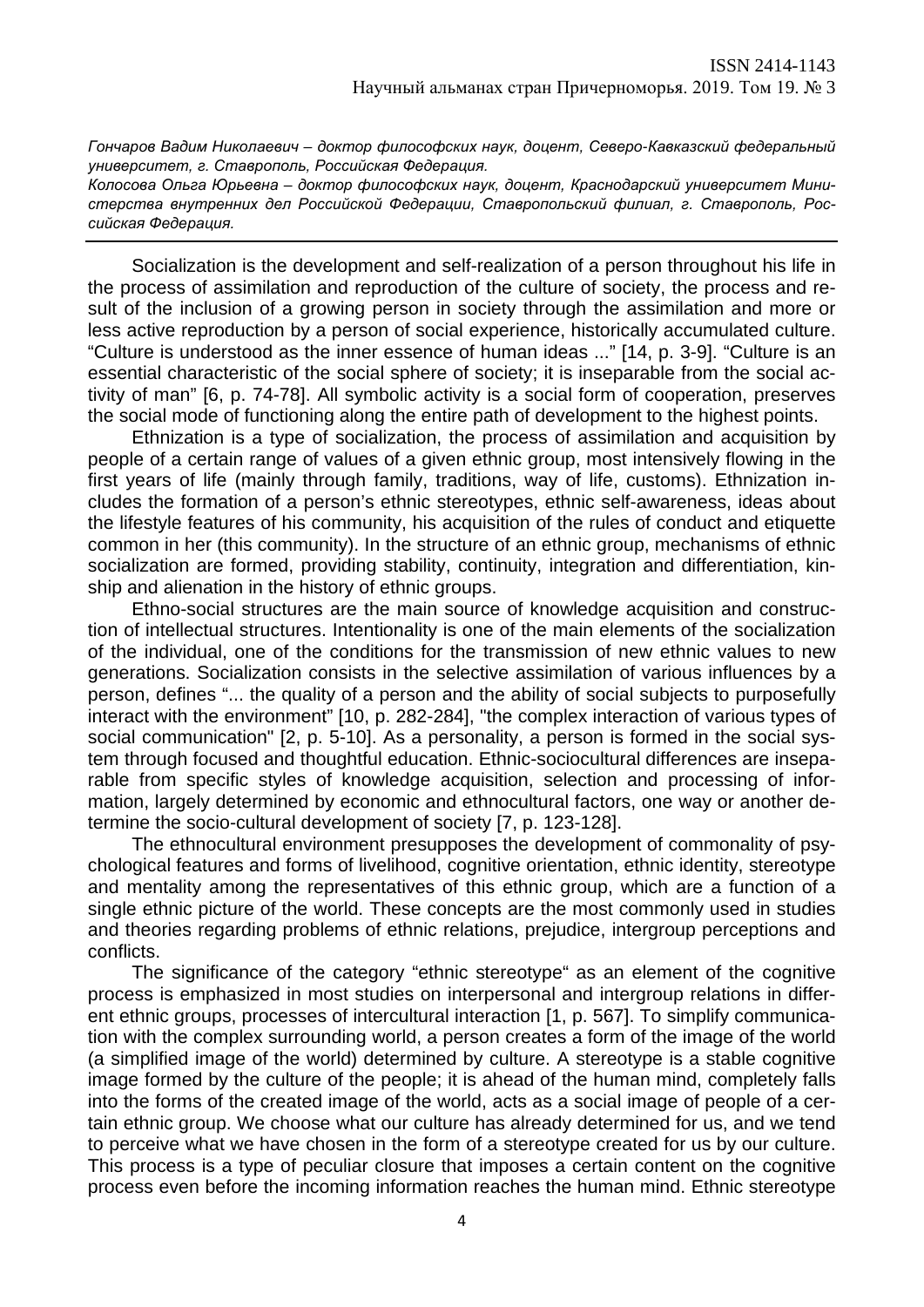has two sides - cognitive (content) and affective (prejudice). The setting gives the cognitive side of the stereotype the content, focus and determines its intensity. First, an installation is formed in a person, and then the installation is filled with the content corresponding to this installation. That is, an ethnostereotype can take shape both at the level of the ordinary and at the level of theoretical consciousness. Based on the functioning of the ethnic stereotype, it is possible to predict behavior and, based on the forecast, establish a psychological and at the same time, communicative distance that regulates the process of intercultural communication, where one compares one's own with another.

The strength of the ethnic stereotype is enormous, members of the ethnos perceive it as the only worthy, and all others as savagery. L.N. Gumilev believed that the process of the active adaptation of human groups in the ethnic and natural environment forces people to develop complexes of adaptive skills i.e. a unique ethnic stereotype of behavior, which is a "regulatory tool of ethnic self-consciousness" [5, p. 189], a cognitive tool to maintain optimal permeability of ethnic boundaries, performing cognitive, communicative and defense functions. Each ethnic group has not only its own internal structure, but also its own unique stereotype of behavior, which makes it possible to exist in the most rational way for the existing geographical and climatic conditions and is transmitted from generation to generation in the process of socialization. The structure of the ethnic stereotype of behavior is a strictly defined norm of relations: between the collective and the individual; individuals among themselves; intraethnic groups among themselves; between an ethnic group and intraethnic groups. Ethnic stereotype is as dynamic as the ethnos itself. Sometimes the structure and stereotype of ethnos behavior change from generation to generation. This indicates that the ethnos is developing, and ethnogenesis is not fading [5, p. 92].

In similar conditions, representatives of different ethnic groups manifest themselves differently, which is explained by the presence of each ethnic group of the so-called national character, corresponding to relatively well-preserved personality traits and personality models (personality types), which are modal for adult members of this society and reflect psychological peculiarities of representatives of one or another ethnic group. None of the factors can give a satisfactory explanation of national features while ignoring the educational system that has been developing for centuries under the influence of the conditions of the material life of society. Lifestyle, practical activities affect the formation of national character, acting as factors of education. You can find out the national character by studying the national educational system [3, p. 28-34].

M. Mead considered aspects of research of a national character: a comparative description of certain cultural configurations (a comparison of the ratio of various social institutions) characteristic of a particular culture; the study of models of interpersonal relations inherent in one or another culture. Here national character is considered as a system of attitudes, values and beliefs adopted in this society.

The concept of tradition is important, encompassing all methods of fixing, assimilating, transmitting and reproducing ethnic culture, the focus of cultural paradigms that are based on cultural values that provide "...the upbringing of a positive attitude to cultural differences" [4, p. 7-10]. A. Royce called tradition a historical style. The concept of tradition, as well as the term culture, has many meanings, sometimes mutually exclusive.

Until the 60's of the 20th century, tradition was understood as an invariable, inflexible legacy of the past i.e. a rudiment that was supposed to disappear as the previous stage of social development, incapable of resisting modernity. Traditional societies were understood as pre-capitalist social structures. The basis of a simplified understanding of tradition was the wide spread of evolutionist views on the progressive-stage development of society at the beginning of the 20th century.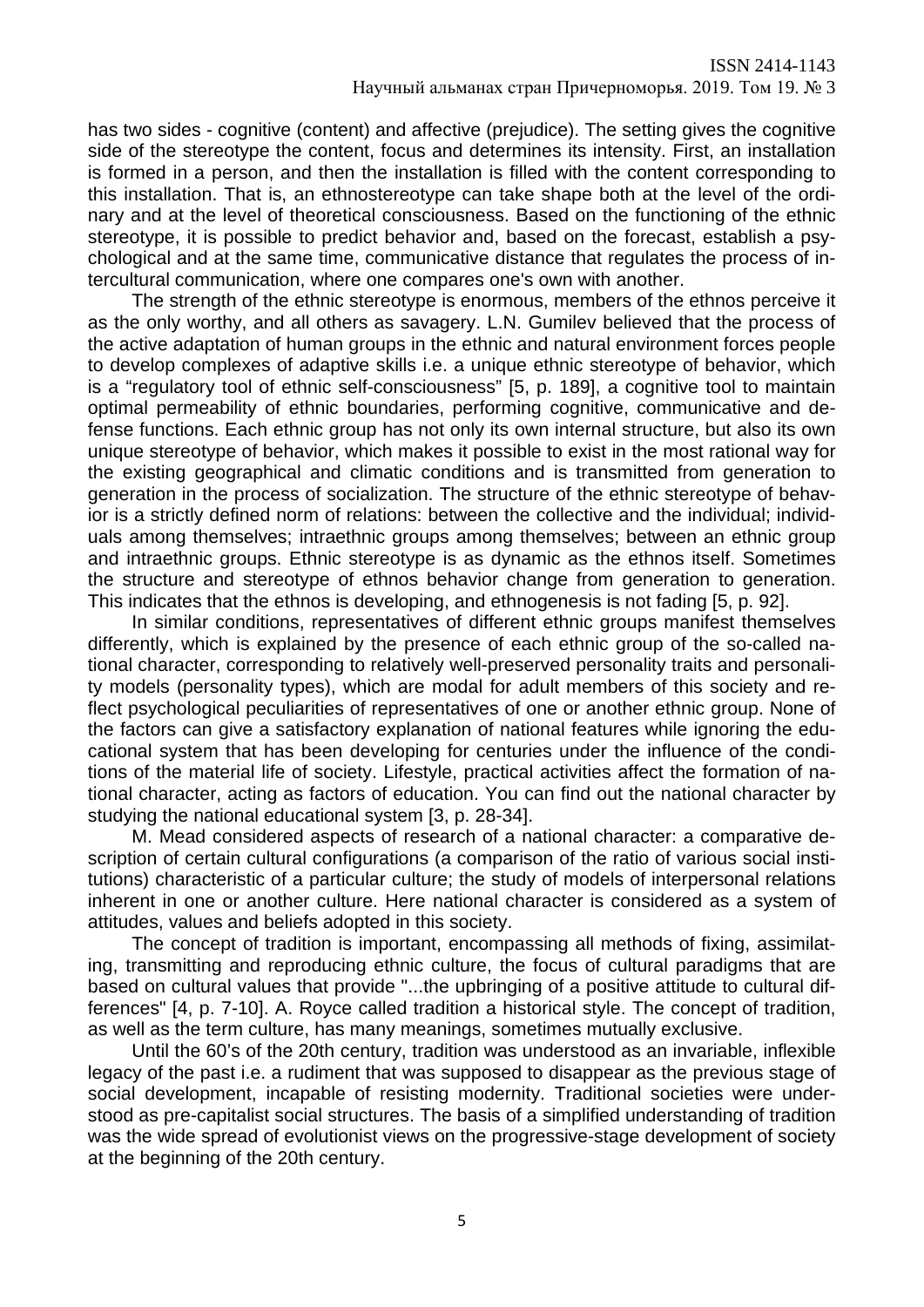In the first half of the 60's of the 20th century, it became obvious that modernity cannot be unambiguously opposed to tradition, since the traits that were considered characteristic only of the present turned out to be inherent in traditional societies. A view arises of tradition as a category, designed to cover all methods of fixing, transmitting and reproducing culture, including forming a religious consciousness, "emphasizing the influence on the philosopher of theological ideas ..." [8, p. 29-31], noting "the influence of Orthodoxy on the formation and design of Russian culture" [11, p. 39-44]. The concept of tradition is separated from the concepts of custom and rite as a more general, selective. The idea began to be expressed that tradition and innovation, tradition and modernity are interconnected and interdependent.

L. Rudolph and S. Rudolph showed that traditional institutions that were previously considered to be highly stable and unchanged and therefore unconditionally opposed the forces of modernity and economic development, not only coexist side by side with modern institutions, but also adapt to their requirements, mutating and acting as conductors of modernity in the context of this traditional social organization. According to F. Riggs, a traditional society is evolving into a socio-political system of a new type, and such a new system, often still characterized as traditional or transitional, develops its own systemic characteristics, forming an original mechanism of self-reproduction and maintaining stability. By tradition, we understand the totality of those objects and ideas whose origins are rooted in the past, but which can be found in the present, that is, all that has not been destroyed. In this case, tradition is tantamount to a heritage i.e. to what is really preserved from the past. Any tradition, regardless of content, can restrain creativity or innovation by offering readymade recipes for solving modern problems.

According to S. Eisenstadt, tradition is an integral element of any social culture as any social organization as a whole (whether it is the so-called traditional or modern society), and each of its elements separately (traditions, for example, retain their significance even in such most rationalized and dynamic areas of human activity as science and technology). Two functions of culture: maintaining order and changing order, represent two sides of the same coin. Traditional society is constantly changing. He considers tradition as something that is in the process of constant change, and these changes can be both small and global, associated with the transformation of the whole society. In tradition, there are creative and conservative components in the dual unity. The nature of changes in traditional society is set from within.

D.I. Vodzinsky believes that traditions are established, inherited from previous generations and supported by the power of public opinion forms of behavior of people and their relationships or principles by which universal human culture develops. According to S. A. Arutyunov, tradition is a group experience expressed in socially organized stereotypes, which is accumulated and reproduced in various human groups through a spatiotemporal transmission. In tradition, there are creative and conservative components. Any tradition was once an innovation, any innovation has a chance to become a tradition, and the adaptive lability of tradition lies precisely in the ability to assimilate innovations. K.D. Radina believes that traditions are firmly established, periodically repeated, elements of organization of the collective's activity that differ in a certain order of construction, a source of value orientations that deepen and differentiate the individual's experiences. Preservation and development of traditions in the structure of national culture is a guarantee from stagnation in its development.

According to the concept of the central zone of culture, following tradition is essentially the realization of various variations of the central cultural theme of the ethnic group perceived from previous generations. Tradition is not something self-reproducing and selfdeveloping. Only a living, cognizing, desiring human being can perceive it and modify it.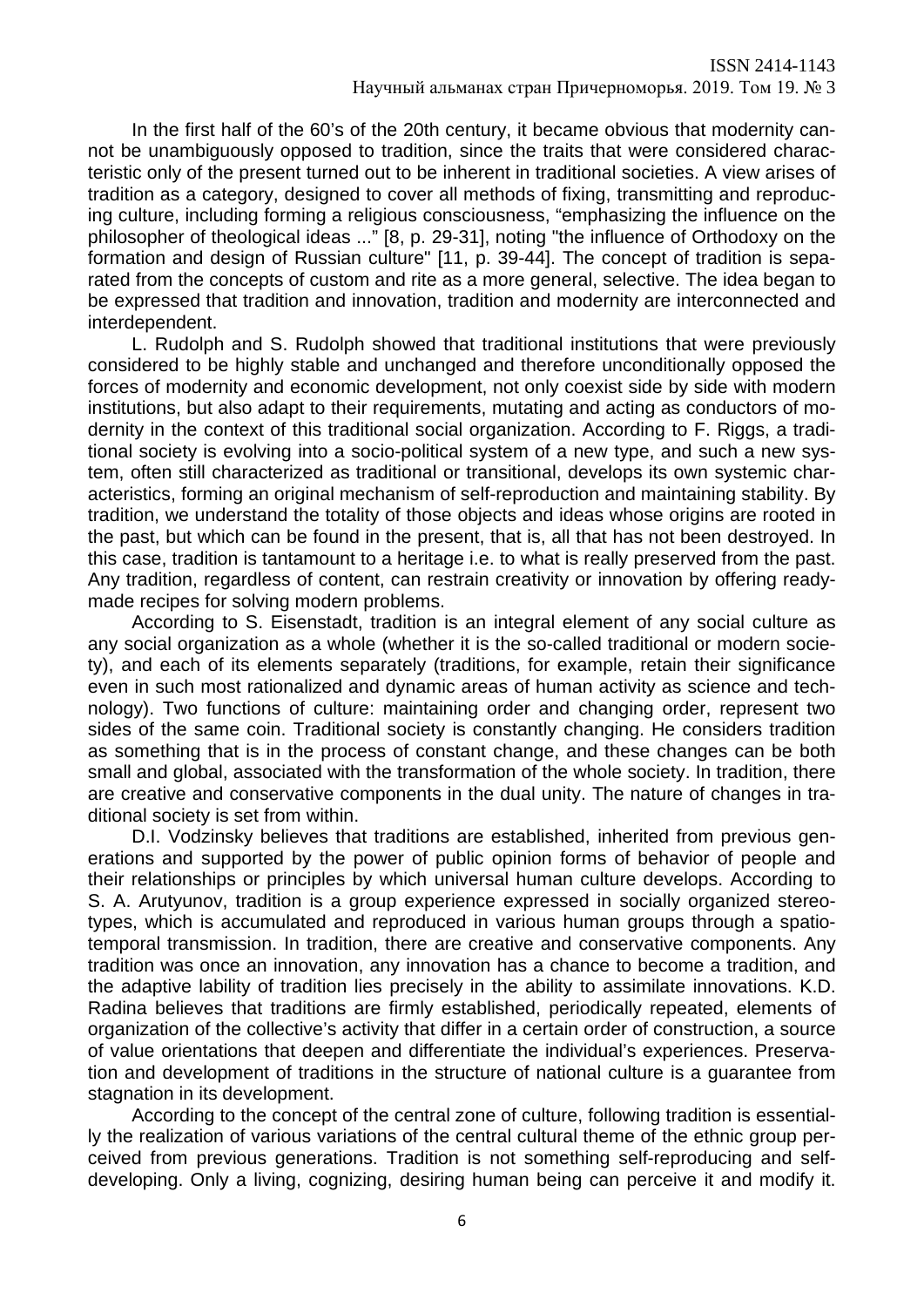The tradition develops because the one who is its carrier, strives to create something better, more suitable. During the modification of the cultural tradition in the ethnos, specific processes of enrichment of the ethnoculture take place.

At present, the thesis about the variability and flexibility of the cultural tradition is accepted, it is perceived as something movable and varied. The tradition develops because the one who is its carrier, seeks to create something better, more suitable. In tradition, there are creative and conservative components in the dual unity. Tradition and innovation are interconnected and interdependent. Each tradition was once an innovation, any innovation has a chance to become a tradition, and it is precisely in the ability to assimilate innovations that the vitality, adaptive lability of tradition lies.

The system of traditions of any nation is the result of its educational efforts for many centuries. Through this system, people reproduce themselves, their spiritual culture, their national character and the psychology of successive generations. Tradition is the most important means of transmitting and mastering ethnocultural experience. This gives grounds to consider ethnoculture as knowledge of the features of the form of existence, development, continuity of the transmission of the historical content of the spiritual activity of a given community, some specific aspects of the very content of the concept of ethnoculture, national specificity accumulated over the centuries regarding the separate existence of peoples, the qualitative certainty of their spiritual life, fixed, expressed in peculiar traditions, values and cultural institutions.

Despite any innovations and creativity of culture, an ethnos needs to maintain a connection between generations in order to reproduce itself and self-regulate. Experience shows that every nation is trying not only to preserve the ethnocultural traditions that have developed historically, but also seeks to transfer them into the future so as not to lose their ethnic identity. Traditions act as mechanisms for transferring the experience of the older generation. This is the essence of succession. Due to it, the transmission and development of the basic values, traditions, ideas, forms and means of ethnocultural development are ensured, which are passed down from generation to generation, developing, enriching and mutating. Traditions, customs, ceremonies act as a means of communication between the individual and society. They have an impact on thinking, morality and increase their responsibility to society.

G.N. Volkov distinguishes several types of succession. Physical succession is ensured by nature: heredity, genotype, the relationship with the ancestors is recognized, the biography of the genus as a kind of history, connected with a common origin, spiritually nourishes the continuity of generations, the instinct of preservation, continuation of the genus. Spiritual succession is ensured by upbringing, the desire for spiritual self-preservation in the descendants and in the continuation of oneself in the students, their own children. Continuity in the field of labor interests and art (traditional crafts transmitted from generation to generation). The continuity of the community plan is in the moral sphere, in the conscious desire of parents to make children live better, to become better, in blessing the newlyweds, in wedding rituals, well-being of the newborn, and the spelling of the name. Material and economic succession is carried out by inheritance. Thanks to historical continuity, the continuity of the basic ideas, forms and means of ethnocultural development is ensured. They are transmitted from generation to generation, developing, enriching and mutating. Historical continuity as the highest value "... is based on a real presence ... in the human mind" [13, p. 31-34]. All the best that is in culture is inherited from their ancestors. The idea of historical permanence is one of the most creative ideas. Particular importance is given to the education of historical memory [15, p. 41-47]. Without historical memory, there are no traditions, without traditions, there is no culture, without culture, there is no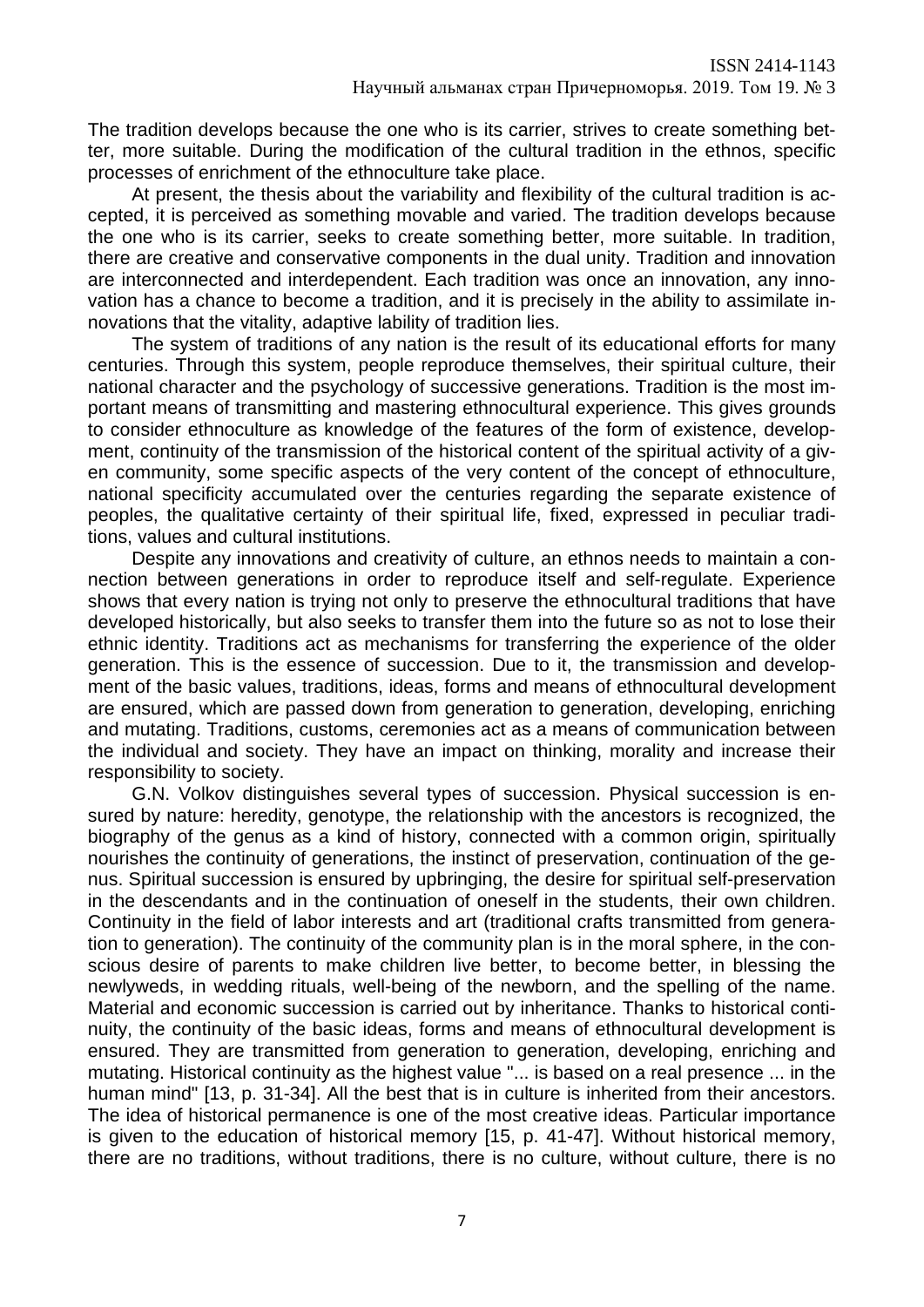upbringing, without upbringing, there is no spirituality, without spirituality, there is no person, without person, there is no people.

Syncretism is manifested in the fact that all types of succession appear in continuous unity with all social institutions, the social life of the people, with their cult rites, beliefs, traditions, customs, types of economic activities, and norms of social behavior.

The transfer of culture from generation to generation includes the development of the experience accumulated by humankind, but does not coincide with the utilitarian mastery of the results of previous activities. Cultural continuity is not carried out automatically; it is necessary to organize a system of upbringing and education based on the scientific study of the forms, methods, directions and mechanisms of personality development [9, p. 15- 18].

Traditions and continuity ensure the stability of culture, contribute to the "dialogue of cultures in the context of the development of modern civilization" [12, p. 145-160]. It is important to take care of traditions, preserving ethnic characteristics as the organic part of culture, which does not mean the rigidity of the culture itself, but about the enduring moral value of national experience. To ensure the succession and stability of the forms of existence of ethnic communities, the effective functioning of the channels of the social inheritance program is required. They provide the continuity of the existence of an ethnic group.

L. N. Gumilyov's tradition of culture is the sum of knowledge and ideas transmitted over time from an ethnos to an ethnos [5, p. 498]. Borrowing of foreign and international elements of material and spiritual culture, significant changes in the social structure of ethnic groups, changes in the demographic structure are taking place.

Cultural tradition is a very flexible and agile thing. Nevertheless, it sets a certain logic of borrowing. Borrowing the elements of one culture from another cannot occur as a mechanical process and is not an automatic consequence of cultural contacts. When this happens, the borrowed element of culture is rethought and takes on a different meaning in another culture. Every nation or its individual representatives, mechanically borrowing other spiritual values, types of thinking, lose their ability to create, create within the framework of their native and other cultures.

# *Литература*

- 1. *Авдеев Е.А., Бакланов И.С., Бакланова О.А.* Социокультурная динамика современности: трансформация коммуникационного пространства культуры. Современные проблемы науки и образования. 2014. № 4. С. 567.
- 2. *Бакланова О.А., Бакланов И.С.* Контуры типологического исследования социальности современного общества. Известия Саратовского университета. Новая серия. Серия: Философия. Психология. Педагогика. 2014. Т. 14. № 2-1. С. 5-10.
- 3. *Говердовская Е.В.* Социокультурные и этнологические особенности региона основа модернизации высшего образования на Северном Кавказе. Ученые записки университета им. П.Ф. Лесгафта. 2007. № 7. С. 28-34.
- 4. *Говердовская Е.В.* Особенности проектирования образовательного пространства высшей школы в поликультурном регионе. Экономические и гуманитарные исследования регионов. 2014. №4. С. 7-10.
- 5. *Гумилев Л.Н.* Этногенез и биосфера Земли. Л.Н. Гумилев. М.: Рольф, 2001. 560 с.
- 6. *Ерохин А.М.* Социально-философские аспекты развития культурной сферы общества. Экономические и гуманитарные исследования регионов. 2016. № 1. С. 74-78.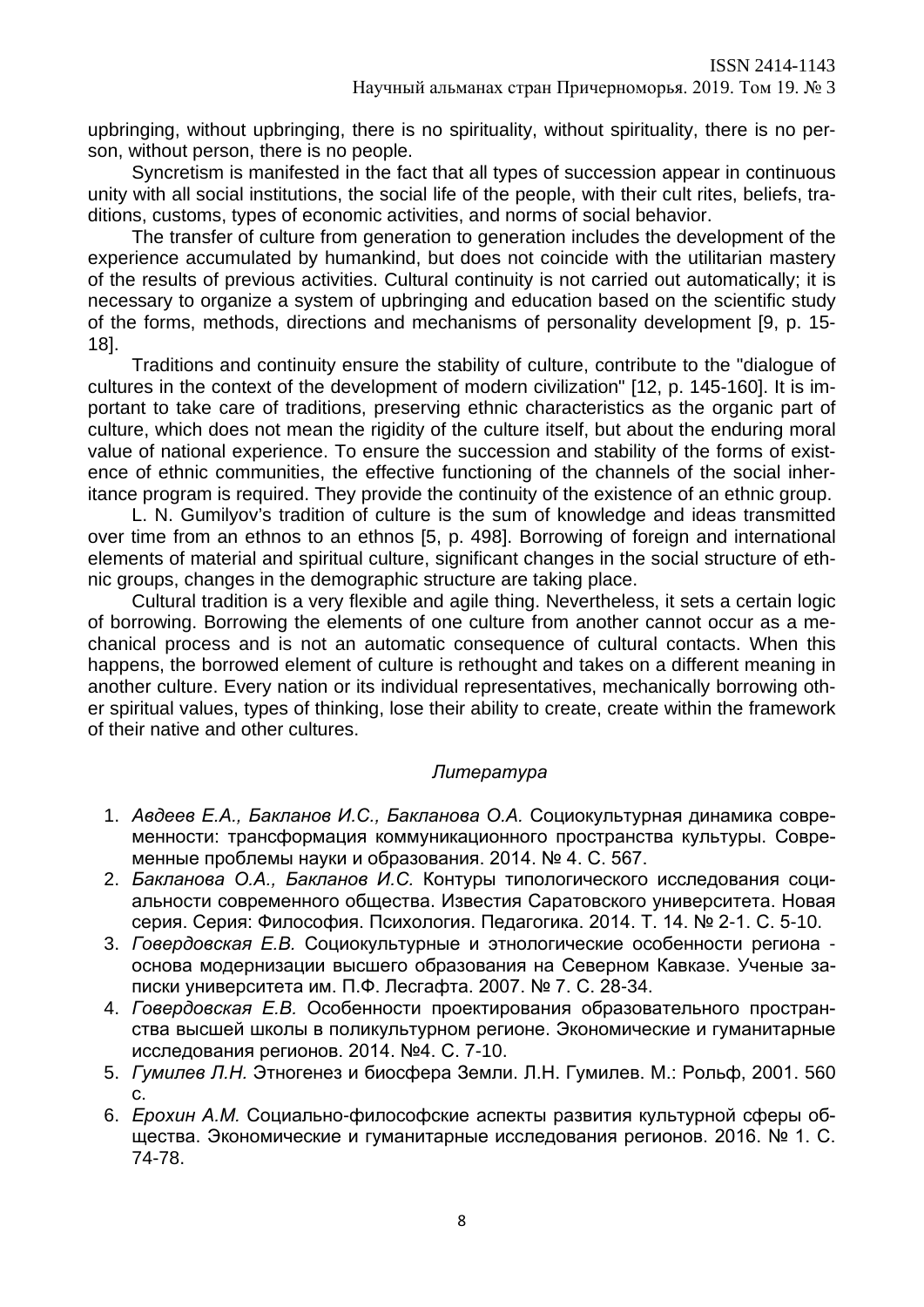- 7. *Ерохин А. М.* Научно-информационный аспект исследования социокультурного развития общества в области культуры и искусства. Экономические и гуманитарные исследования регионов. 2015. № 2. С. 123-128.
- 8. *Камалова О.Н.* «Созерцание» в философско-культурологических построениях И. Ильина. Гуманитарные и социально-экономические науки. 2012. № 6. С. 29- 31.
- 9. *Лобейко Ю.А.* Социально-педагогический аспект активности личности в системе общественного развития. Экономические и гуманитарные исследования регионов. 2015. № 1. С. 15-18.
- 10.*Лобейко Ю.А.* Социальная активность личности в обществе: социальнопедагогические аспекты формирования. European Social Science Journal. 2014. №7-2 (46). С. 282-284.
- 11.*Матяш Т.П., Несмеянов Е.Е.* Православный тип культуры: идея и реальность. Гуманитарные и социально-экономические науки. 2015. № 3 (82). С. 39-44.
- 12.*Несмеянов Е. Е.* «Цивилизация молодых»: идея и реальность. Гуманитарные и социальные науки. 2013. № 6. С. 145-160.
- 13.*Шефф Г. А., Камалова О. Н.* Некоторые аспекты проблемы гносеологического статуса религии в русской религиозной философии: С.Н. Булгаков, П.А. Флоренский, С.Л. Франк. Гуманитарные и социально-экономические науки. 2013. №4 (71). С. 31-34.
- 14.*Berkovskiy V., Tronina L.* Social and historical aspect of interaction of ethnic culture and personality in the context of public development. Научный альманах стран Причерноморья. 2019. № 1 (17). С. 3-9.
- 15.*Kuleshin M., Leonova N., Nemashkalov P.* Historical consciousness as a part of national consciousness: to the problem statement of the research. Научный альманах стран Причерноморья. 2019. № 1 (17). C. 41-47.

## *References*

- 1. *Avdeyev Ye.A., Baklanov I.S., Baklanova O.A.* Sotsiokulturnaya dinamika sovremennosti: transformatsiya kommunikatsionnogo prostranstva kultury. Sovremennyye problemy nauki i obrazovaniya. [Sociocultural dynamics of the present: transformation of the communication space of culture. Modern problems of science and education]. 2014. No. 4. 567 p. (in Russian).
- 2. *Baklanova O. A., Baklanov I.S.* Kontury tipologicheskogo issledovaniya sotsial'nosti sovremennogo obshchestva. Izvestiya Saratovskogo universiteta. Novaya seriya. Seriya: Filosofiya. Psikhologiya. Pedagogika. [Outlines of a typological study of the sociality of modern society]. 2014. V. 14. No. 2-1. pp. 5-10 (in Russian).
- 3. Goverdovskaya Ye.V. Sotsiokul'turnyye i etnologicheskiye osobennosti regiona osnova modernizatsii vysshego obrazovaniya na Severnom Kavkaze. Uchenyye zapiski universiteta im. P.F. Lesgafta. [Socio-cultural and ethnological features of the region are the basis for the modernization of higher education in the North Caucasus. Scientific notes of the University. P.F. Lesgaft]. 2007. No. 7. pp. 28-34 (in Russian).
- 4. *Goverdovskaya Ye.V.* Osobennosti proyektirovaniya obrazovatel'nogo prostranstva vysshey shkoly v polikul'turnom regione. Ekonomicheskiye i gumanitarnyye issledovaniya regionov. [Features of designing the educational space of a higher school in a multicultural region. Economic and Humanitarian Studies of the Regions]. 2014. No. 4. pp. 7-10 (in Russian).
- 5. *Gumilev L.N.* Etnogenez i biosfera Zemli. L.N. Gumilev. [Ethnogenesis and the Biosphere of the Earth]. Moscow: Rol'f, 2001. 560 p. (in Russian).